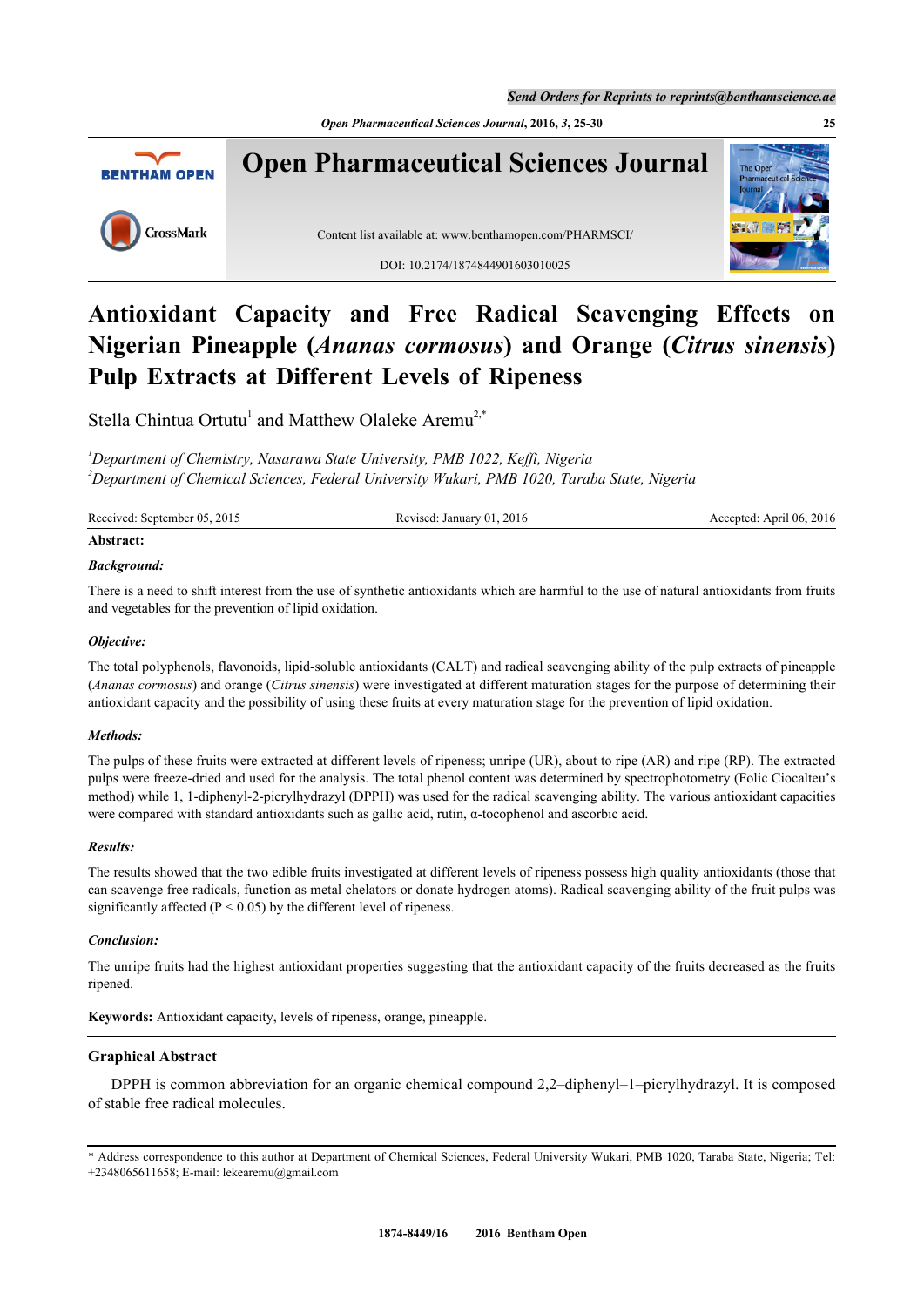

## **1. INTRODUCTION**

Lipid oxidation affects several biological systems and it is associated with cardiovascular disease and cancers [[1](#page-4-0)]. It is also the cause of rancidity in foods which affects the color, flavor, texture and the nutritional value of foods [[2](#page-4-1), [3\]](#page-4-2). Free radicals chain reaction is the major cause of lipid oxidation and occurs when free radicals form chain reaction with unsaturated triacylglycerols/phospholipases and monoatomic/triatomic oxygen.

Antioxidants are substances that significantly reduce or prevent the oxidation of other molecules when in small amounts. They can come from natural products or be made commercially. In the past, lipid oxidation has been controlled with the use of synthetic antioxidants such as butylated hydroxy touluene, propylgallate and tert-butylhydroquinone [[4](#page-4-3) - [6\]](#page-4-4). These synthetic antioxidants are suspected to be responsible for liver damage and carcinogenesis in laboratory animals [\[7](#page-5-0), [8\]](#page-5-1). It is therefore necessary to shift interest from the use of synthetic antioxidants which are harmful to the use of natural antioxidants from fruits and vegetables for the prevention of lipid oxidation. Nigeria is blessed with fruits which are grown all over the 36 states of the country including the Federal Capital Territory (FCT). These fruits are under-utilized for antioxidant properties and should therefore be studied thoroughly to determine their antioxidant capacity.

Pineapple (*Ananas cormosus)* makes up the family Bromelica*.* It was first domesticated in the high plateaus of central South Africa for its fiber content before the Europeans first saw it in the Caribbean. Thereafter, cultivation spread to warm regions around the globe [[9\]](#page-5-2). When the fruit is mature, the skin is greenish; when it is ripe, the skin is yellowish, greenish or greenish yellow depending on the variety[[10](#page-5-3), [11](#page-5-4)]. Pineapple fruit is considered a highly nutritious fruit because it contains a high level of vitamin C and β-carotene [[12\]](#page-5-5).

Orange (*Citrus sinensis*) belongs to the family Rutarea, the most widely grown citrus specie. It is composed of an external layer (peel) formed by flavedo (epicarp or exocarp), albedo (mesocarp) and an inner material called endocarp that contains the juice. There are different varieties of orange fruit, which include the sweet orange (*Citrus sinensis*), the sour (*Citrus aurantium*) and the mandarin (*Citrus reticulate*) [\[13](#page-5-6), [14\]](#page-5-7). Orange trees are evergreen, of about 9 m (30 ft.) in height. The unripe fruit is greenish while the ripe fruit could be greenish or yellowish.

Considering the adverse effect of lipid oxidation in medicine and food, moreso no information is available on the antioxidant capacity and free radical scavenging ability of pulp extracts of pineapple and orange at different levels of ripeness (unripe, about to ripe and ripe) grown in the south- south and Federal Capital Territory (FCT). The present study was to determine total phenol content, flavonoids, lipid-soluble antioxidants (CALT) and radical scavenging ability of the pulp extracts of pineapple (*Ananas cosmosus)* and orange *(Citrus sinensis*) grown in Nigeria at different levels of ripeness.

# **2. MATERIALS AND METHODS**

#### **2.1. Collection of Samples**

Pineapple (*Ananas cormosus*) and orange *(Citrus sinensis*) fruits were harvested from their trees in August, 2014 from Ugheli in Edo state of Nigeria and Kubwa town in the FCT, Abuja, Nigeria, respectively. Based on visual observations of color, texture and flavor, the fruits were categorized into unripe (UR), about to ripe (AR) and ripe (RP). The peel of the fruits was removed and the fruits were sliced horizontally into halves with a sharp knife and cut into small sizes. The categorized and sliced fruit pulps were taken to the medicinal Department of National Institute of Pharmaceutical Research and Development (NIPRD) Idu, FCT- Abuja for further treatments and analyses.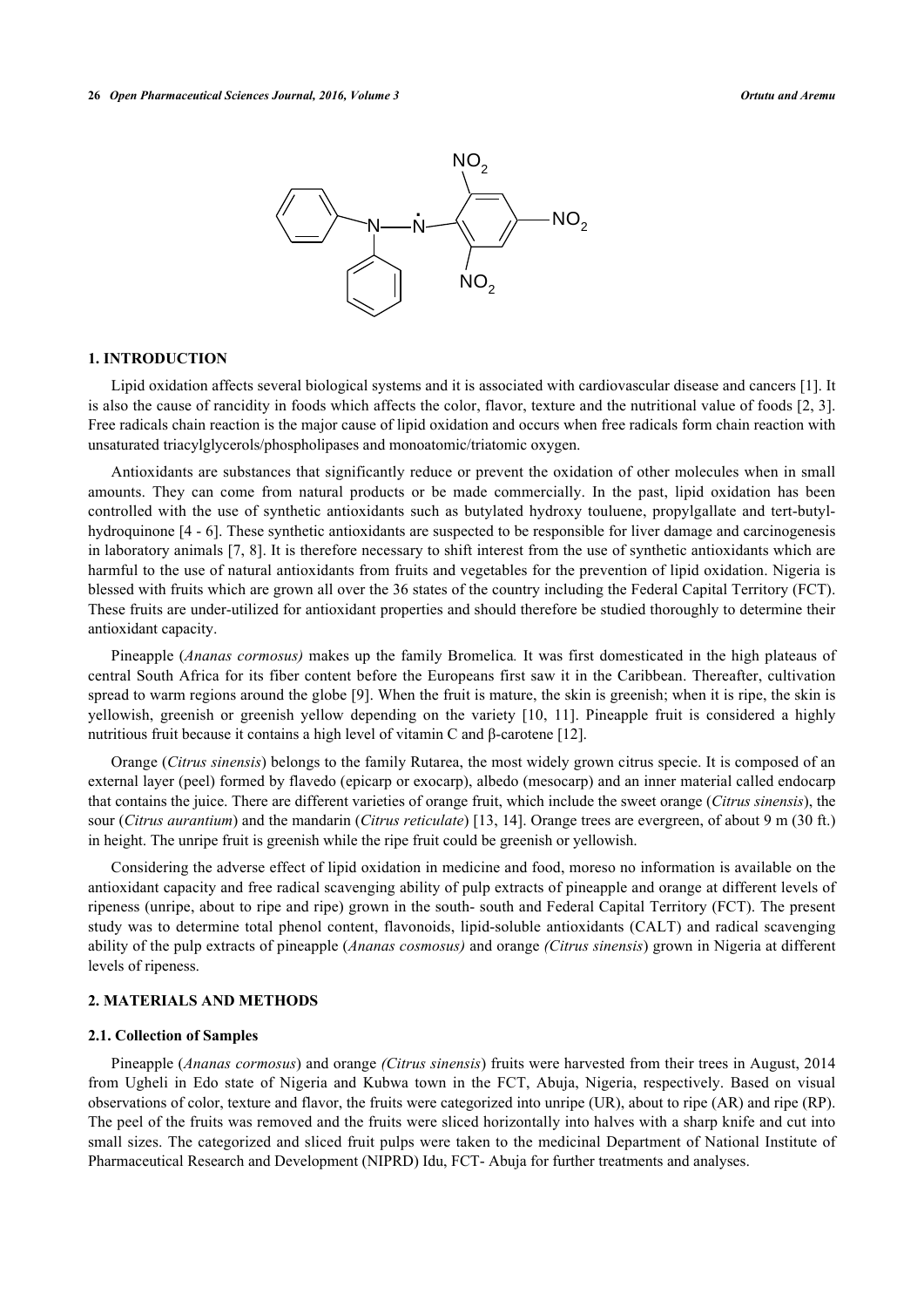# **2.2. Preparation of Samples**

The categorized and sliced fruits were weighed, homogenized using a domestic blender, filtered using a cheese cloth and freeze-dried. The freeze-dried samples were stored in a sample bottle and used for analysis.

#### **2.3. Chemicals and Reagents**

Chemicals of analytical grade (British Drug House) were used for the analysis. These include: Folin-Ciocalteu's phenol reagent, gallic acid, aluminium chloride, potassium acetate, 70 % aqueous methanol, 1, 1-diphenyl-2 picryhydrazyl (DPPH), ascorbic acid, rutin, absolute ethanol, sulphuric acid, sodium phosphate and ammonium molybdate.

# **2.4. Total Phenolic Content Determination**

The total phenolic content was measured using Folin-Ciocalteu reagent as described by Jagadish *et al.* [[15\]](#page-5-8). 4.0 mg of each freeze-dried categorized sample was dissolved in 4.0 ml of 70 % aqueous methanol. 0.6 ml of the methanoic extracts was mixed with 0.5 ml of 1:10 dilution of Folin-Ciocalteu phenol reagents and 0.4 ml of 0.7 M Na<sub>2</sub>CO<sub>3</sub> solution. The solution was incubated for 10 min at a constant temperature of 100  $^{\circ}$ C in a water bath. After incubation, the solution was ice cooled and diluted with 1.5 ml distilled water and measured at an absorbance of 760 nm. The total polyphenol in the fruits was obtained from a standard curve of gallic acid ranging from 0.001 to 0.5 mg/ml (Pearson's correlation coefficient:  $r^2$ =0.9250). Total phenol content was expressed as milligram of gallic acid equivalent (GAE) / g weight of each categorized fruit pulp tissue.

## **2.5. Measurement of Total Flavonoids**

The total flavonoid was spectro-photometically determined as described by Grant [[2\]](#page-4-1). 1.0 mg/ml methanoic extract of each categorized sample was mixed with 10 % 0.1 ml aluminium chloride; 0.1 ml of 1.0 M potassium acetate and 2.8 ml distilled water was added. The solution was vortexed and allowed to sit for 40 min at 25°C and the absorbance measured at 415 nm. The total flavonoid content of the fruits was quantified based on the standard curve prepared for rutin at concentrations of 0.004 to 1.0 mg/ml (Pearson's correlation coefficient:  $r^2$ =0.982). The total flavonoid was expressed as milligram of rutin equivalent/g weight of each categorized fruit pulp tissue.

## **2.6. Determination of Total Lipid-Soluble Antioxidant Capacity (CALT)**

A spectro-photometric method developed by Prior *et al*. [[16](#page-5-9)] was used to determine the total lipid antioxidant capacity of the fruits. 0.2 ml of 1.0 mg/ml of each freeze-dried categorized sample was dissolved in 0.2 ml absolute ethanol. The ethanoic extract was mixed with 1.0 ml of phosphomolybdenium reagent (32 mM sodium phosphate + 4 mM ammonium molybdate and  $0.6$  M H<sub>2</sub>SO<sub>4</sub>). The mixture was homogenized and incubated at 95°C for 90 min and the absorbance measured at 695 nm. CALT is expressed as equivalents of α-tocophenol. A standard curve was constructed with different amounts of  $\alpha$ -tocophenol dissolved in ethanol. An extinction coefficient (E) of 137 Nm<sup>-1</sup> ( $r^2$ =0.9998) was used for quantification.

CALT (mmol  $\alpha$ -tocophenol/g fruit pulp tissue) =  $A_{695}E^{-1}ERV \times SV^{-1} \times EV \times M^{-1}$ 

Where:  $A_{695}$  is the absorbance at 695 nm.

 $E<sup>-1</sup>$  is the inverse of the extinction coefficient.

RV is the overall reaction volume.

SV is the sample volume used in the reaction.

EV is the volume of solvent used in the extraction of the plant material analyzed.

M is the amount (grams) of fresh plant material.

#### **2.7. Determination of Radical Scavenging Ability**

The scavenging ability of the samples on the stable free radical DPPH was evaluated using the method described by Grant [\[2](#page-4-1)]. 20.0 mg of each freeze-dried categorized samples was added to 0.078 mg/ml methanol solution of DPPH. The mixture was allowed to stand without light for 30 min and the absorbance was measured at 517 nm. The DPPH radical scavenging effect was expressed as a percent inhibition of the DPPH radical and determined according to the equation bellow: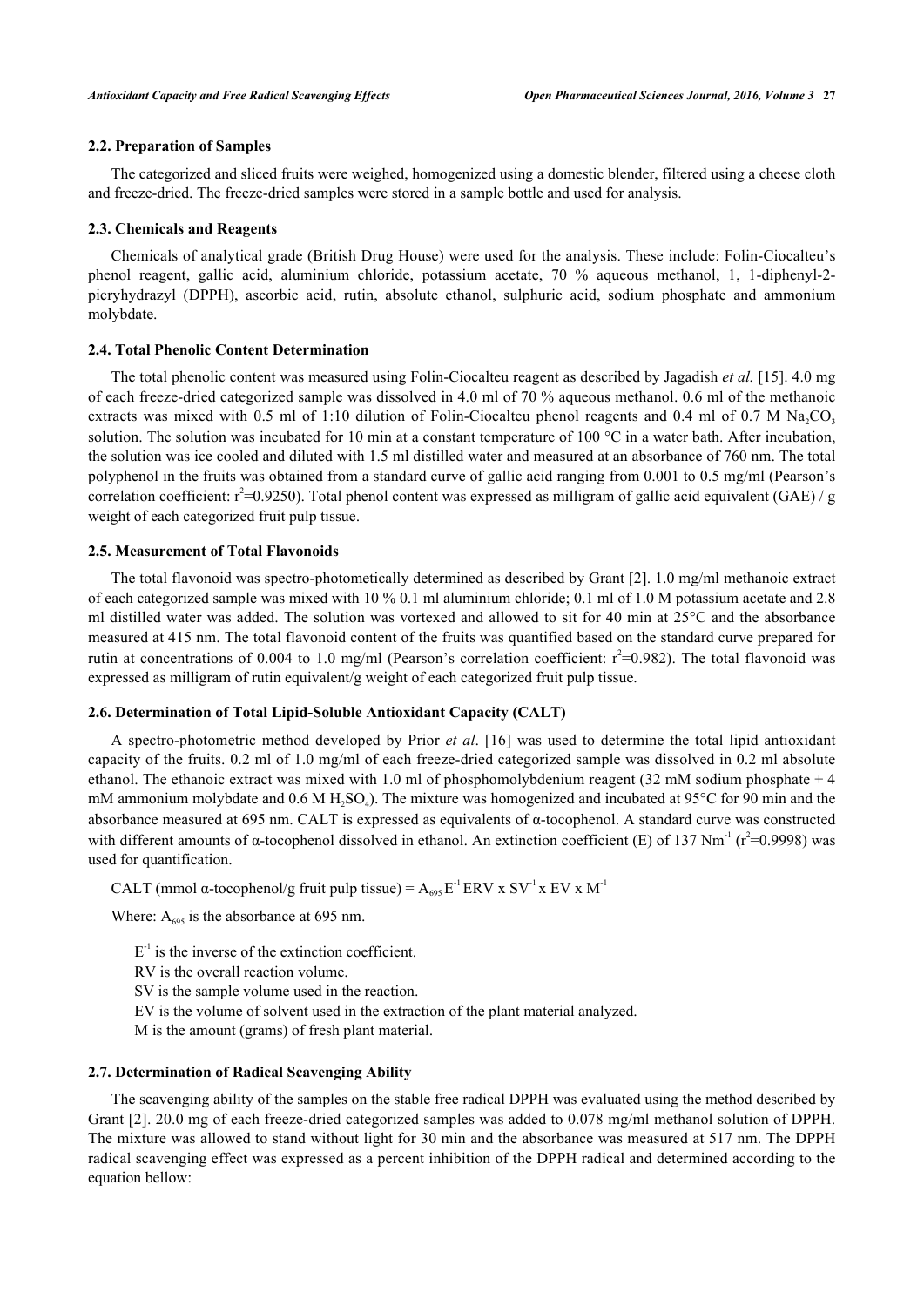$\text{Radical scanning} = \frac{ABS \ control - ABS \ sample}{\text{total} \ \text{number} \ \text{number} \ \text{number} \ \text{number} \ \text{number} \ \text{number} \ \text{number} \ \text{number} \ \text{number} \ \text{number} \ \text{number} \ \text{number} \ \text{number} \ \text{number} \ \text{number} \ \text{number} \ \text{number} \ \text{number} \ \text{number} \ \text{number} \ \text{number} \ \text{number} \ \text{number} \ \text{number} \ \text{number} \ \text{number} \ \text{number} \ \text{number} \ \text{number} \ \text{number} \ \text{number} \ \text{number} \ \text{$ *ABS control*

Ascorbic acid solution was used as a positive control for antioxidant activity.

#### **2.8. Statistical Analysis**

Data were expressed as means  $\pm$  SD of three independent experiments. A probability P < 0.05 was considered significant. Coefficient of variation in % was also used.

## **3. RESULTS AND DISCUSSION**

#### **3.1. Effects of Total Phenolic Content**

The total phenolic contents are essential in the assay of antioxidant capacity of fruits and vegetables [[7](#page-5-0)[, 17](#page-5-10)]. Recent findings also suggest the role of polyphenolic compounds as protective agents against cardiovascular disease and breast, gastrointestinal and skin cancers due to their oxidative/antioxidative potential or their ability to act as free radical scavengers [[18\]](#page-5-11). Table **[1](#page-3-0)** shows the mean total phenolic concentrations of unripe (UR), about to ripe (AR) and ripe (RP) pineapple and orange fruit pulps. One milligram of the unripe (UR) fruit pulps contain concentrations ranging from 0.49 to 0.66 mg of gallic acid equivalents of phenolic compounds, about to ripe (AR) ranged from 0.36 to 0.63 mg of gallic acid equivalents of phenolic compounds and ripe (RP) ranged from 0.45 to 0.64 mg of gallic acid equivalents of phenolic compounds. These concentrations of polyphenols can play an important role in antioxidant ability of these fruits. This is because it has been suggested that up to 1 g of polyphenolic compounds (from a diet rich in fruits and vegetables ingested daily has inhibitory effects on mutagenesis and carcinogenesis in humans [[7](#page-5-0), [19\]](#page-5-12). There is no significant difference at  $P < 0.05$  in the total phenolic content of the fruits though the polyphenols in orange pulp is greater than that in pineapple at all the levels of ripeness examined. The result showed that the total phenolic content of  $UR \ge RP \ge AR$  for both pineapple and orange pulp extracts suggesting that as the fruit pulps ripens, the total polyphenols decreased. The coefficient of variation ranged from 3.13 % in orange to 16.28 % in pineapple.

<span id="page-3-0"></span>**Table 1. Total phenols, flavonoids and lipid soluble antioxidant capacity (CALT) for unripe (UR), about to ripe (AR) and ripe (RP) pineapple and orange fruitpulps. Mean values (n = 3).**

| Sample    | Total Phenols (mg/g) | Flavonoids (mg/g) | $CALT$ (mmol/g)  |  |  |  |  |  |
|-----------|----------------------|-------------------|------------------|--|--|--|--|--|
| Pineapple |                      |                   |                  |  |  |  |  |  |
| <b>UR</b> | $0.49 \pm 0.01$      | $0.03 \pm 0.02$   | $0.014 \pm 0.01$ |  |  |  |  |  |
| AR.       | $0.36 \pm 0.03$      | $0.01 \pm 0.03$   | $0.009 \pm 0.02$ |  |  |  |  |  |
| RP        | $0.45 \pm 0.02$      | $0.03 \pm 0.01$   | $0.006 \pm 0.02$ |  |  |  |  |  |
| Mean      | 0.43                 | 0.02              | 0.010            |  |  |  |  |  |
| SD.       | 0.07                 | 0.01              | 0.004            |  |  |  |  |  |
| CV(%)     | 16.28                | 50.00             | 40.00            |  |  |  |  |  |
| Orange    |                      |                   |                  |  |  |  |  |  |
| <b>UR</b> | $0.66 \pm 0.02$      | $0.06 \pm 0.01$   | $0.022 \pm 0.03$ |  |  |  |  |  |
| AR        | $0.63 \pm 0.02$      | $0.04 \pm 0.01$   | $0.016 \pm 0.02$ |  |  |  |  |  |
| RP        | $0.64 \pm 0.03$      | $0.06 \pm 0.02$   | $0.015 \pm 0.02$ |  |  |  |  |  |
| Mean      | 0.64                 | 0.06              | 0.018            |  |  |  |  |  |
| SD.       | 0.02                 | 0.01              | 0.004            |  |  |  |  |  |
| CV(%)     | 3.13                 | 16.60             | 22.22            |  |  |  |  |  |

UR = Unripe;  $AR =$  About to ripe;  $RP =$  Ripe;  $SD =$  Standard deviation;  $CV =$  Coefficient of variation in percentage.

#### **3.2. Effect of Total Flavonoids**

Flavonoids are secondary metabolites which have been found to have antioxidant, antibacterial and antimicrobial properties [[20](#page-5-13) - [22](#page-5-14)]. Table shows the mean total flavonoid concentration values for unripe (UR), about to ripe (AR) and ripe (RP) pineapple and orange fruit pulps. The amount of total flavonoids (mg rutin/g tissue) for UR pineapple and orange was 0.03 and 0.06 respectively. AR (0.01 & 0.04) and RP (0.03 & 0.06) for pineapple and orange fruit pulps respectively. At  $P < 0.05$ , the total flavonoids content of the fruit pulps were significantly affected by their level of ripeness. The result showed that the fruits at different maturation stages are good sources of flavonoids and that the flavonoid content of the unripe fruit was highest, decreased when the fruit was about to ripe and increased again when the fruit was ripe. The coefficient of variation ranged from 16.60 % in orange to 50 % in pineapple.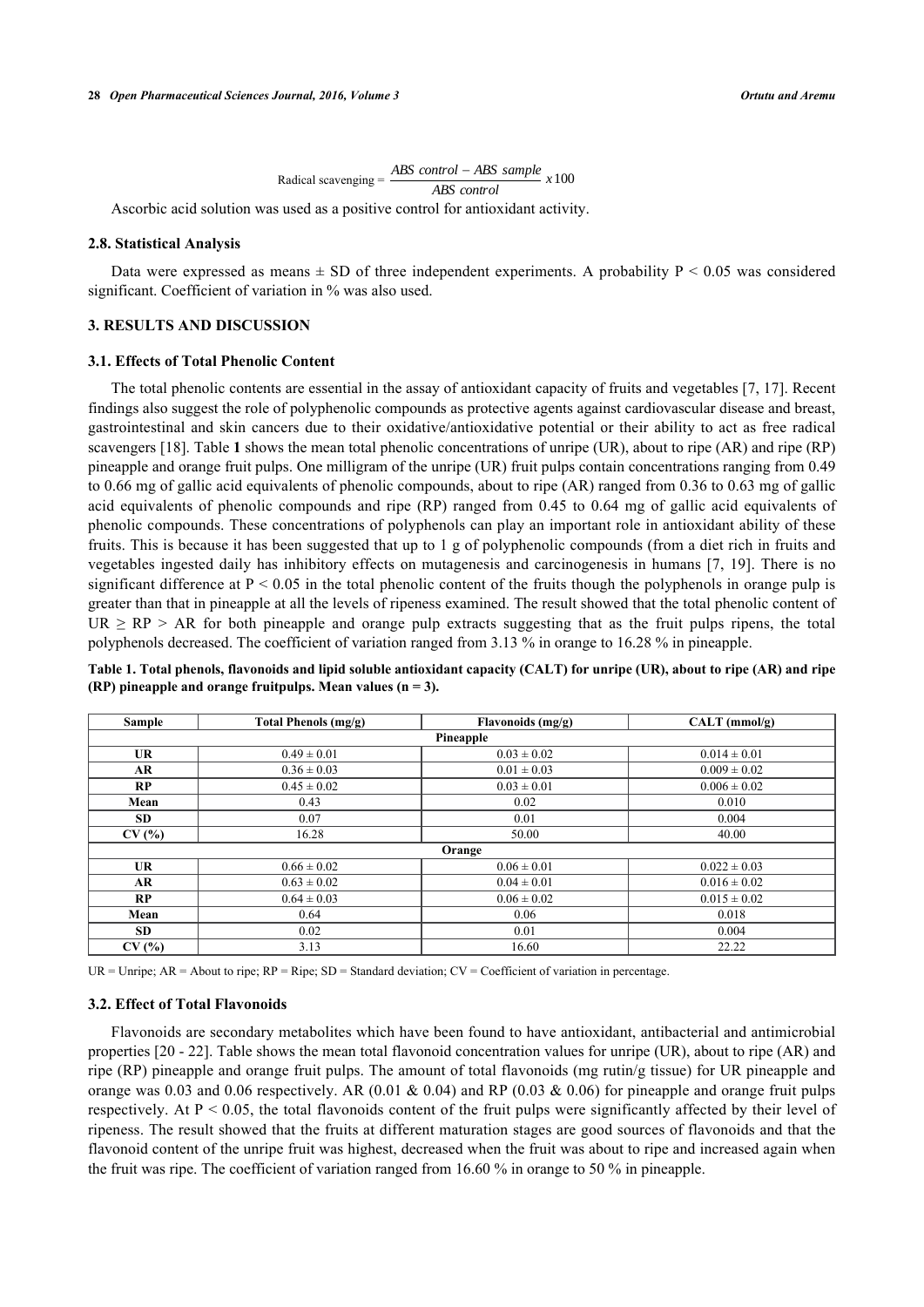# **3.3. Effect of Lipid Soluble Antioxidant Capacity (CALT)**

The lipid-soluble antioxidant capacities of the fruits were studied using α-tocophenol as a standard. Table **[1](#page-3-0)** shows the mean lipid-soluble antioxidant capacity of UR, AR and UR fruit pulps. There is no significant difference at P < 0.05 in the lipid soluble antioxidant capacity of the fruits at different levels of ripeness.The lipid soluble antioxidant capacity of the fruits decreased as the fruit ripened. This suggests that the fruits are likely to contain more water-soluble antioxidants as they ripen.

# **3.4. Radical Scavenging Effect**

The scavenging ability of an antioxidant is measured by its ability to quench the stable DPPH radical with maximum absorption at 517 nm [[2](#page-4-1)[, 23](#page-5-15)]. Table **[2](#page-4-5)** shows the DPPH free radical scavenging ability of pineapple and orange fruit pulps at different levels of ripeness. The results showed that pineapple and orange fruit pulps are good radical scavengers at different levels of ripeness. The unripe (UR) fruit pulp has the highest scavenging activities (65.80 % and 86.33 %) respectively for pineapple and orange fruit pulps. This was followed by RP with % reduction of 63.93 for pineapple and 77.77 for orange. AR had the least % reduction of 61.17 for pineapple and 76.33 for orange. The radical scavenging ability of the fruit pulps was significantly affected ( $P < 0.05$ ) by their level of ripeness. The radical scavenging capacity of the fruit pulps examined decreased with ripening.

<span id="page-4-5"></span>

| Table 2. Radical scavenging activity of pineapple and orange at different maturation stages. Mean values ( $n = 3$ ). |  |  |
|-----------------------------------------------------------------------------------------------------------------------|--|--|
|                                                                                                                       |  |  |

| Sample    | Radical scavenging (% reduction) |                   |                  | Mean  | <b>SD</b> |        |
|-----------|----------------------------------|-------------------|------------------|-------|-----------|--------|
|           | UR                               | AR.               | <b>RP</b>        |       |           | CV (%) |
| Pineapple | $65.80 \pm 2.34$                 | $61.17 \pm 0.12$  | $63.93 \pm 3.33$ | 63.63 | 2.33      | 3.66   |
| Orange    | $86.33 \pm 2.49$                 | $76.33 \pm 10.02$ | $77.77 \pm 9.47$ | 80.14 | 5.41      |        |

UR = Unripe;  $AR =$  About to ripe;  $RP =$  Ripe;  $SD =$  Standard deviation;  $CV =$  Coefficient of variation in percentage.

# **CONCLUSION**

The results showed that pineapple and orange fruit pulps possessed high quality antioxidants (those antioxidants that can scavenge free radicals, function as metal chelators or donate hydrogen atoms) at different levels of ripeness. This observation may be as a result of phytochemicals such as flavonoids and polyphenols present in the fruits. The extracts of these fruits at different levels of ripeness could be used to prevent lipid oxidation.

## **CONFLICT OF INTEREST**

The authors confirm that this article content has no conflict of interest.

# **ACKNOWLEDGEMENTS**

The authors are grateful to the management of the National Institute of Pharmaceutical Research and Development (NIPRD), Idu- Abuja for the use of their laboratories and equipment; Dr. F. Tarfa, the Research Fellow, Mr. Ache, the Technologist and all the staff of the Department of Medicinal Chemistry for their support.

#### **REFERENCES**

<span id="page-4-0"></span>[1] Fortunato G, Di Taranto MD. Polymorphisms and the expression of genes encoding enzymes involved in cardiovascular diseases. Clin Chim Acta 2007; 381(1): 21-5.

[\[http://dx.doi.org/10.1016/j.cca.2007.02.018\]](http://dx.doi.org/10.1016/j.cca.2007.02.018) [PMID: [17368599](http://www.ncbi.nlm.nih.gov/pubmed/17368599)]

- <span id="page-4-1"></span>[2] Grant GH. Antioxidant capacity of pawpaw pulp extraction from different levels of ripeness. Col of Health and Human Services Ohio 2008; 32: 48-50.
- <span id="page-4-2"></span>[3] Aremu MO, Olaofe O, Audu SS, Ijalana DM. Biochemical evaluation of fermented white maize (*Zea mays L.*) blended with scarlet runner bean (*Phaseolus coccineous L.*). TONUTRAJ 2011; 4: 163-71.
- <span id="page-4-3"></span>[4] Kim DO, Jeong SW, Lee CY. Antioxidant capacity of phenolic phytochemicals from various cultivars of plums. Food Chem 2003; 81(4): 321-6.
	- [\[http://dx.doi.org/10.1016/S0308-8146\(02\)00423-5\]](http://dx.doi.org/10.1016/S0308-8146(02)00423-5)
- [5] St Angelo AJ. Lipid oxidation on foods. Crit Rev Food Sci Nutr 1996; 36(3): 175-224. [\[http://dx.doi.org/10.1080/10408399609527723\]](http://dx.doi.org/10.1080/10408399609527723) [PMID: [8744604](http://www.ncbi.nlm.nih.gov/pubmed/8744604)]
- <span id="page-4-4"></span>[6] Quadri MF, Malviya R, Sharma PK. Biomedical applications of interpenetrating polymer network system. Open Pharm Sci J 2015; 2: 21-30. [\[http://dx.doi.org/10.2174/1874844901502010021\]](http://dx.doi.org/10.2174/1874844901502010021)